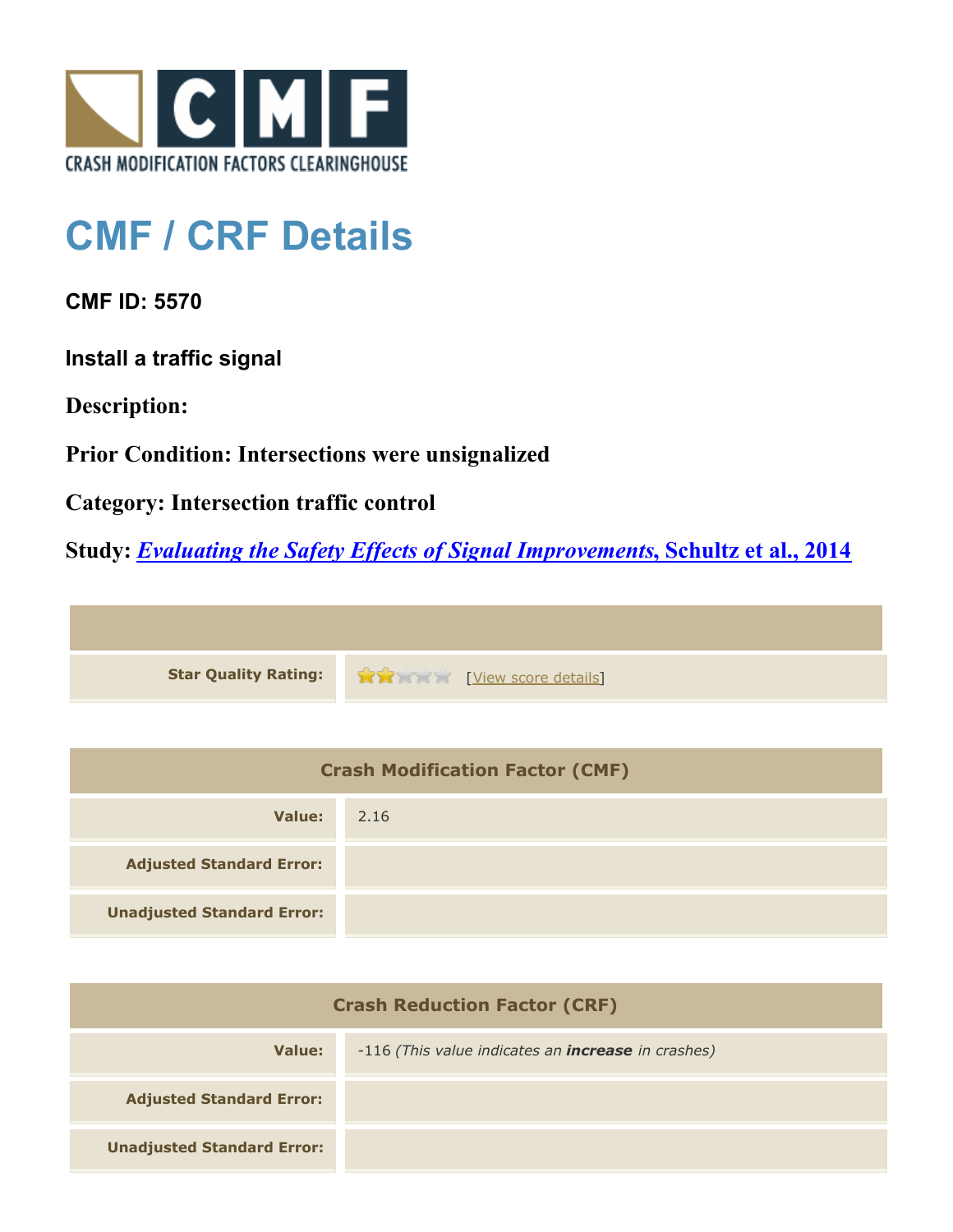| <b>Applicability</b>                    |                   |
|-----------------------------------------|-------------------|
| <b>Crash Type:</b>                      | Rear end          |
| <b>Crash Severity:</b>                  | All               |
| <b>Roadway Types:</b>                   | All               |
| <b>Number of Lanes:</b>                 |                   |
| <b>Road Division Type:</b>              |                   |
| <b>Speed Limit:</b>                     | $30 - 65$         |
| <b>Area Type:</b>                       | Not specified     |
| <b>Traffic Volume:</b>                  |                   |
| <b>Time of Day:</b>                     | All               |
| If countermeasure is intersection-based |                   |
| <b>Intersection Type:</b>               | Not specified     |
| <b>Intersection Geometry:</b>           | No values chosen. |
| <b>Traffic Control:</b>                 | Not specified     |
| <b>Major Road Traffic Volume:</b>       |                   |

**Minor Road Traffic Volume:**

| <b>Development Details</b>      |              |
|---------------------------------|--------------|
| <b>Date Range of Data Used:</b> | 2002 to 2011 |
| <b>Municipality:</b>            |              |
| State:                          | UT           |
| <b>Country:</b>                 |              |